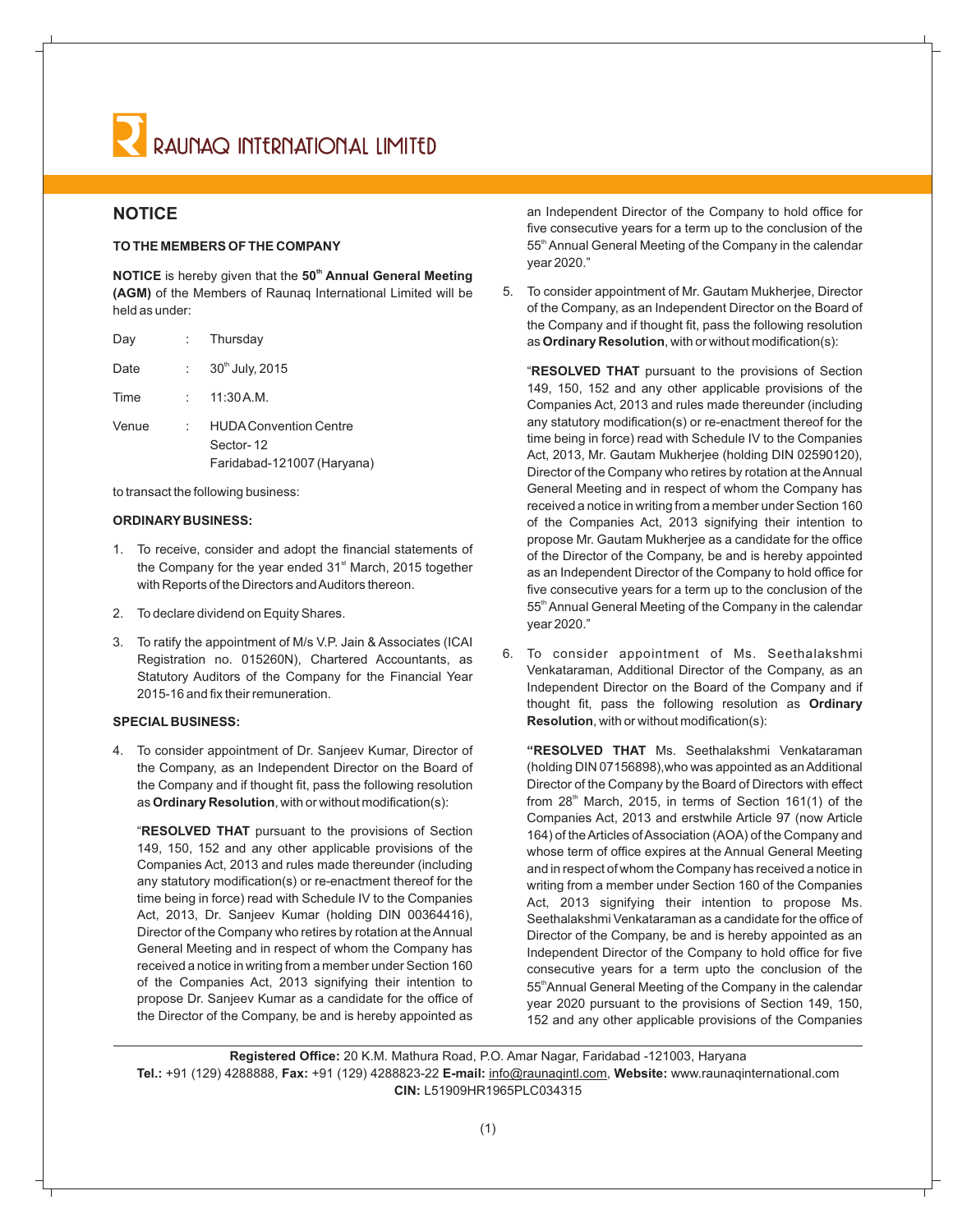Act, 2013 and rules made there under (including any statutory modification(s) or re-enactment thereof for the time being in force) read with Schedule IV to the Companies Act,2013."

7. To consider and approve the change of name of the Company and if thought fit, pass the following resolution as **Special Resolution**, with or without modification(s):

**"RESOLVED THAT** pursuant to provisions of Section 4,13 and any other applicable provisions of the Companies Act, 2013 and rules made thereunder (including any statutory modification(s) or re-enactment thereof for the time being in force) and subject to the approval of Central Government/ Registrar of Companies, the consent of the members be and is hereby accorded to change the name of the Company from **"Raunaq International Limited"** to **"Raunaq EPC International Limited."**

**RESOLVED FURTHER THAT** the name **"Raunaq International Limited"** wherever it occurs in the Memorandum & Articles of Association of the Company be substituted by the new name **"Raunaq EPC International Limited."**

**RESOLVED FURTHER THAT** Mr. Surinder P. Kanwar, Chairman and Managing Director, Mr. Sachit Kanwar, Joint Managing Director and Mr. Kaushal Narula, Company Secretary of the Company be and are hereby severally authorised to prepare, file, execute, sign any application, form, fees, explanations, documents, papers etc. in electronic mode and to make any amendment/ alteration/ addition/deletion in the application/ form/explanation/ documents/papers filed, to be filed with and to obtain necessary approvals, consents, grants, permission from the Central Government/Registrar of Companies, NCT of Delhi & Haryana.

**RESOLVED FURTHER THAT** Mr. Surinder P. Kanwar, Chairman and Managing Director, Mr. Sachit Kanwar, Joint Managing Director and Mr. Kaushal Narula, Company Secretary of the Company be and are hereby severally authorised to delegate all or any of the powers entrusted above, in favour of any employees/officers/any other persons by executing a power of attorney or letter of authority or to withdraw the powers delegated to any employees/officers/ any other persons and are authorized to do all other acts, deeds, things, matters which in their opinion is in the best interest of the Company and is incidental, necessary or consequential for giving effect to the above resolution."

**By Order of the Board**

Place: Faridabad **Kaushal Narula**

Dated: 30 June, 2015 **Company Secretary**

#### **NOTES:**

**1. A Member entitled to attend and vote at the Annual General Meeting (the Meeting) is entitled to appoint one or more proxies to attend and vote instead of himself/herself and such proxy(ies) need not be a Member of the Company. A person can act as proxy on behalf of members not exceeding fifty (50) and holding in the aggregate not more than ten percent of the total share capital of the company. The instrument appointing proxy(ies) must, however, be deposited at the Registered Office of the Company, duly completed and signed, not less than forty-eight hours before commencement of the Meeting. Proxy(ies) submitted on behalf of the companies, societies etc., must be supported by an appropriate resolution/authority, as applicable.** 

#### **2. NO GIFTS OR COUPONS SHALL BE DISTRIBUTED AT THE MEETING.**

- 3. Members/Proxies are requested to submit the enclosed Attendance Slip duly filled in and signed at the entrance of the venue for attending the Meeting. Members who hold shares in dematerialized form are requested to mention their Client ID and DP ID details and those who hold shares in physical form are requested to write Folio number in the attendance slip. **No Attendance Slip shall be issued at the Meeting.**
- 4. The Register of Members and the Share Transfer Books of the Company shall remain closed from  $27<sup>th</sup>$  July, 2015 to  $30<sup>th</sup>$  July, 2015 (both days inclusive) for determining the names of Members eligible for dividend on Equity Shares, if declared at the Meeting.
- 5. Dividend on the Equity Shares, if declared at the Meeting, will be paid to the Members whose names appear in the Register of Members of the Company after giving effect to all valid share transfers in physical form lodged with the Company or its Registrars on 26<sup>th</sup> July, 2015.

In respect of shares held in electronic form, the dividend will be paid to those 'beneficiaries' whose name appears on the statements of beneficial ownership furnished by National Securities Depository Limited and Central Depository Services (India) Limited for this purpose, at the end of the business hours on 26<sup>th</sup> July, 2015.Dividend shall be paid on or before 29<sup>th</sup> August, 2015. No income tax shall be deducted at the source from the dividend amount.

- 6. The Non Resident Indian Shareholders are requested to inform the Company immediately about:
	- a) The change in residential status on return to India for permanent settlement.
	- b) The particulars of NRO Bank Account in India, if not furnished earlier.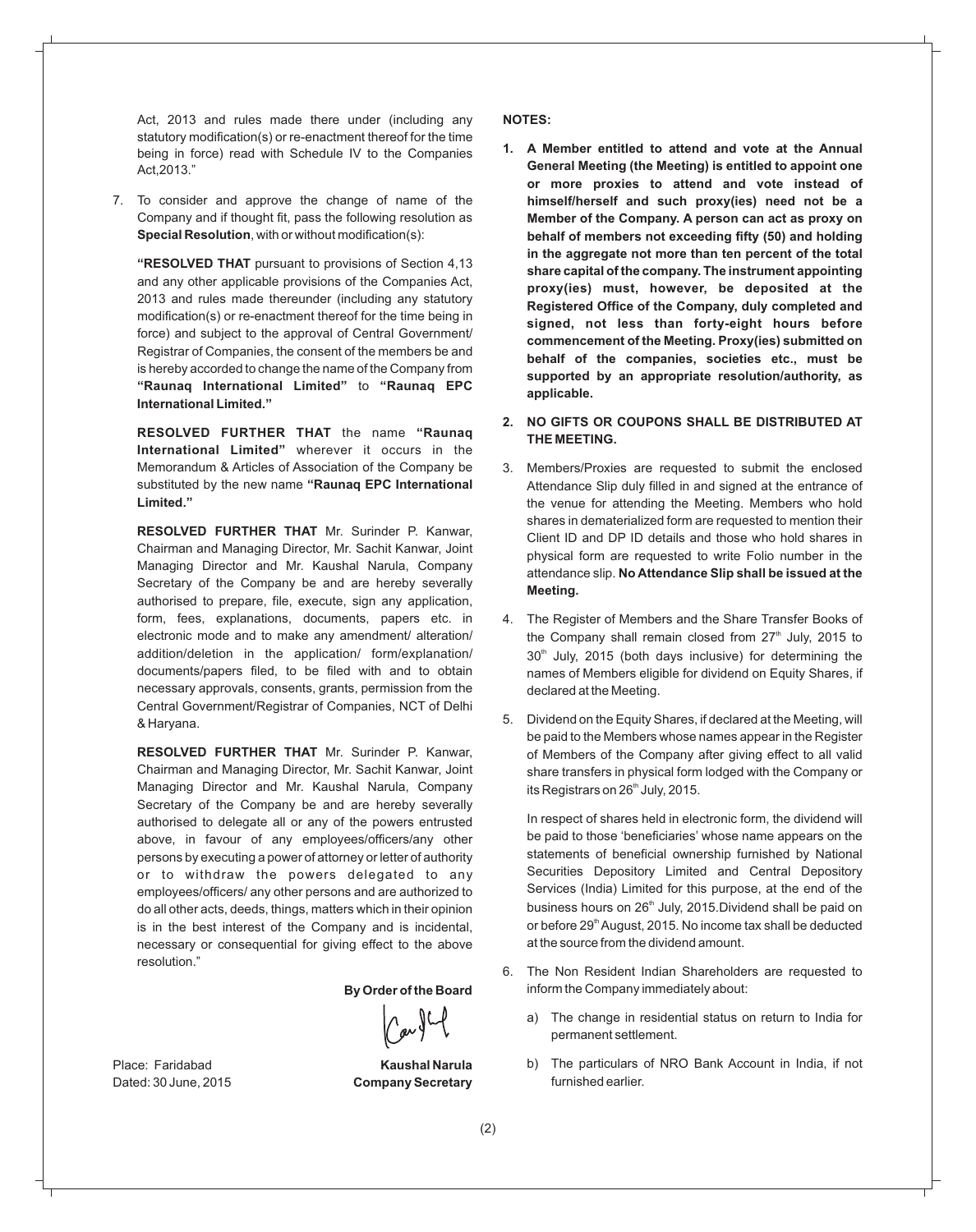7. Members are requested to intimate their dividend mandates like Bank account number, type and Bank address(es) in which they intend to deposit the warrant(s) by a duly signed letter. The Bank details can also be printed on the warrants to avoid any incidence of fraudulent encashment.

The change in address, nomination etc, if any, to be effective must reach to the Registrar & Transfer Agent or the Registered Office of the Company by  $26<sup>th</sup>$  July, 2015. (Relevant Forms for nomination and updation of Shareholders information are enclosed at the end of the Annual Report).

- 8. Electronic Clearance System (ECS) is presently available at certain locations specified by Reserve Bank of India and/or State Bank of India. To avoid risk of loss and/or fraudulent encashment, members are requested to avail ECS facility where dividends are directly and promptly credited in electronic form to their respective Bank accounts. (ECS Mandate Form is enclosed at the end of the Annual Report).
- 9. Members seeking any further clarification/information relating to the Annual financial statements are requested to write at the Registered Office of the Company at least ONE WEEK before the date of the Meeting i.e. on or before  $23<sup>rd</sup>$  July, 2015 to enable the management to keep the information ready at the Meeting.
- 10. The unclaimed dividend till the financial year 2006-2007 has been transferred to the Investor Education and Protection Fund (IEPF). Further, the amount of unclaimed dividend standing in the "Raunaq International Limited Final Dividend Account 2007-08" which is required to be transferred to "IEPF" is due for transfer into "IEPF" on 27<sup>th</sup> August, 2015 and shall be deposited to the "IEPF" within prescribed time.

The Ministry of Corporate Affairs (MCA) on 10<sup>th</sup> May, 2012 notified the IEPF (Uploading of information regarding unpaid and unclaimed amounts lying with Companies) Rules, 2012 (IEPF Rules), which is applicable to the Company. The objective of IEPF Rules is to help the Shareholders to ascertain status of the unclaimed amounts and overcome the problems due to misplacement of information thereof by post etc. In terms of the said IEPF Rules, the Company has uploaded the information in respect of the Unclaimed Dividends in respect of the financial years from 2006-07, as on the date of the  $49<sup>th</sup>$  Annual General Meeting (AGM) held on  $29<sup>th</sup>$  August, 2014, on the website of the IEPF viz. www.iepf.gov.in and under "Investors Section" on the website of the Company viz. www.raunaqinternational.com.

Members who have not encashed their dividend warrants/drafts since Financial Year 2007-08 are advised to write to the Company or Registrar & Transfer Agent of the Company immediately (for dividend of financial year 2007-08 on or before  $27<sup>th</sup>$  August, 2015 since dividend of financial year 2007-08 being transferred to "IEPF" on even date), claiming dividends declared by the Company.

- 11. The shares of the Company are compulsorily traded in demat mode on BSE Limited (BSE). Hence, the Members who are still holding physical Share Certificates are advised that it is in their own interest to dematerialize their shareholding to avail benefit of dematerialization viz. easy liquidity, electronic transfer, savings in stamp duty and prevention of forgery.
- 12. Members who hold shares in physical form in multiple folios in identical names or joint holding in the same order of names are requested to send the Share Certificate(s) to Link Intime India Private Limited, Registrar & Transfer Agent for consolidation into a single folio.
- 13. Members are requested to register their e-mail address(es) and changes in their particulars like change in address from time to time with Link Intime India Private Limited, Registrar & Transfer Agent for shares held in physical form and with the respective Depository Participants for the shares held in dematerialized form.
- 14. Members may please note that Securities and Exchange Board of India (SEBI) has made Permanent Account Number (PAN) as the sole identification number of all participants transacting in the securities market, irrespective of the amount of such transactions. SEBI has also mandated that for securities market transactions and off market/private transactions involving transfer of shares in physical form, it shall be necessary for the transferee(s) to furnish a copy of PAN card to the Company/Share Transfer Agent for registration of such transfer of shares.
- 15. For security reasons, no article/baggage will be allowed at the venue of the meeting. The members/attendees are strictly requested not to bring any article/baggage etc. at the venue of the meeting.
- 16. In terms of the provisions of Section 136 of the Companies Act, 2013 read with Rule 11 of the Companies (Accounts) Rules, 2014, service of notices/documents to the shareholders can be made through electronic mode, provided the company has obtained the e-mail address(es) of the shareholder(s). Also, the shareholders who have not registered their e-mail address for receiving the Balance Sheet etc. they will be sent the physical copies through any recognized mode of delivery as specified under Section 20 of the Companies Act, 2013.

Further Clause 32 of the Listing Agreement entered into by the Company with the Stock Exchanges provides that the Company shall supply:

- (i) Soft copies of full annual reports containing its Balance Sheet, Statement of Profit & Loss and Board's Report to all those shareholder(s) who have registered their e-mail address(es) for the purpose;
- (ii) Hard copy of statement containing the salient features of all the documents, as prescribed in Section 136 of the Companies Act, 2013 to those shareholder(s) who have not so registered;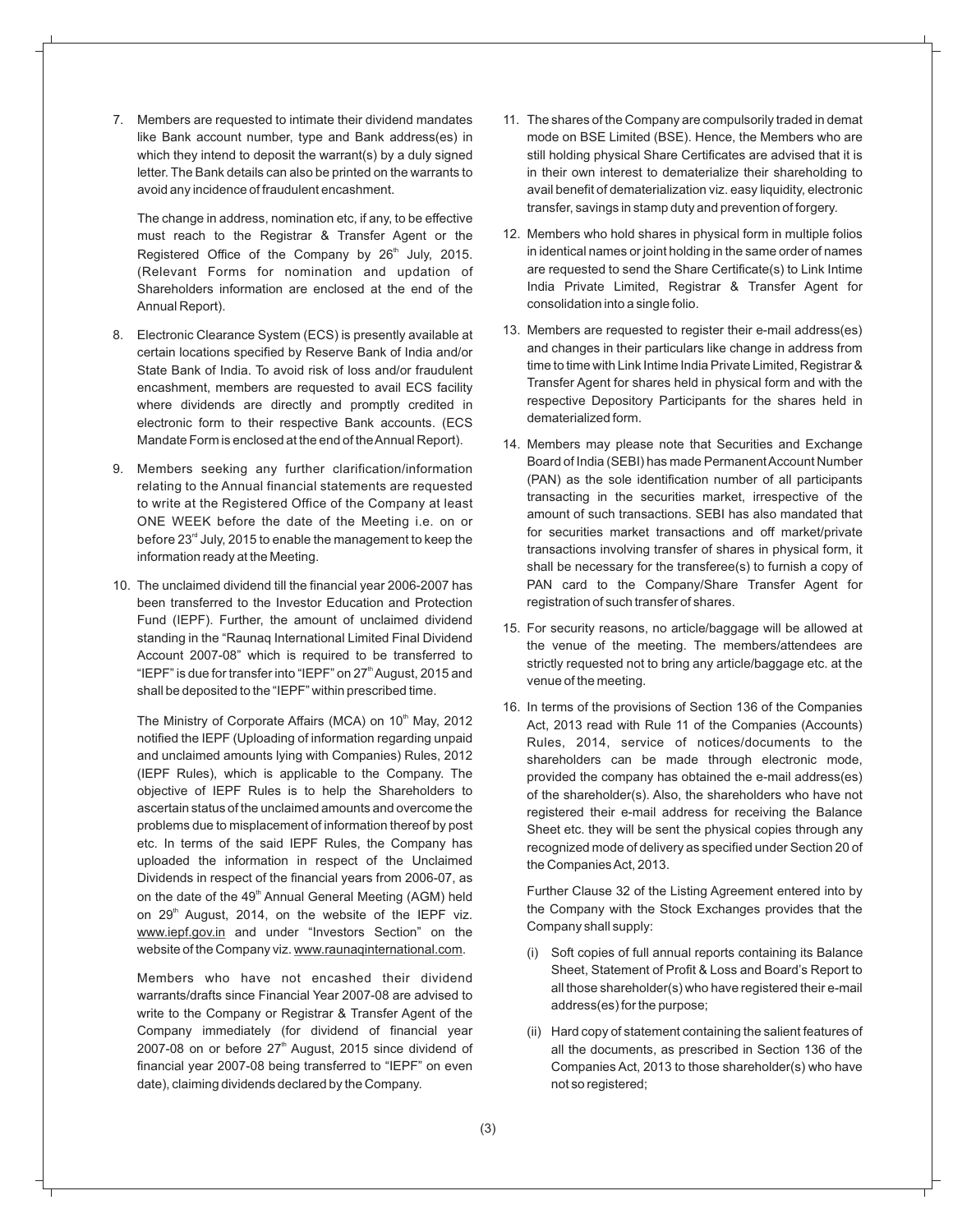(iii) Hard copies of full annual reports to those shareholders who request for the same.

**As a result, Members are requested to register their e-mail address(es) and changes therein from time to time, by directly sending the relevant e-mail address along with the details of name, address, Folio No., shares held:**

- **i) To the Registrar and Share Transfer Agent, Link Intime India Private Limited for shares held in physical form and;**
- **ii) In respect of shares held in demat mode, also provide DP ID/ Client ID with the above details and register the same with their respective Depository Participants.**

Upon registration of the e-mail address(es), the Company proposes to send Notices, Annual Report and such other documents to those Members via electronic mode/e-mail.

#### **17. Voting Through Electronic Means**

- I. In compliance with the provisions of Section 108 of the Companies Act, 2013 and Rule 20 of the Companies (Management and Administration) Rules, 2014 and Clause 35B of the Listing Agreement, the Company is pleased to provide the members with facility to exercise their right to vote at the  $50<sup>th</sup>$  Annual General Meeting by electronic means and the business may be transacted through e-Voting services. The facility of casting votes by the members using an electronic voting system from a place other than venue of the AGM ("remote e-voting') as provided by the National Securities Depository Limited (NSDL).
- II. The facility for voting through ballot paper shall be made available at the AGM and the members attending the meeting who have not cast their vote by remote e-voting shall be able to exercise their right at the meeting through ballot paper.
- III. The members who have cast their vote by remote e-voting prior to the AGM may also attend the AGM but shall not be entitled to cast their vote again.
- IV. The instructions for remote e-voting are as under:
- A. In case a Member receives an e-mail from NSDL [for members whose e-mail IDs are registered with the Company/Depository Participants(s)]:
	- (i) Open e-mail and open PDF file with your Client ID or Folio No. as password. The said PDF file contains your user ID and password/PIN for remote e-voting. Please note that the password is an initial password.
	- (ii) Launch internet browser by typing the following URL: https://www.evoting.nsdl.com/.
- (iii) Click on Shareholder Login.
- (iv) Put user ID and password as initial password/PIN noted in step (i) above. Click Login.
- (v) Password change menu appears. Change the password/PIN with new password of your choice with minimum 8 digits/characters or combination thereof. Note new password. It is strongly recommended not to share your password with any other person and take utmost care to keep your password confidential.
- (vi) Home page of remote e-voting opens. Click on e-Voting: Active Voting Cycles.
- (vii) Select "REVEN" of Raunaq International Limited.
- (viii)Now you are ready for remote e-voting as Cast Vote page opens.
- (ix) Cast your vote by selecting appropriate option and click on "Submit" and also "Confirm" when prompted.
- (x) Upon confirmation, the message "Vote cast successfully" will be displayed.
- (xi) Once you have voted on the resolution, you will not be allowed to modify your vote.
- (xii) Institutional shareholders (i.e. other than individuals, HUF, NRI etc.) are required to send scanned copy (PDF/JPG Format) of the relevant Board Resolution/ Authority letter etc. together with attested specimen signature of the duly authorized signatory(ies) who are authorized to vote, to the Scrutinizer through e-mail to rilscrutinizer@gmail.com with a copy marked to evoting@nsdl.co.in.
- B. In case a Member receives physical copy of the Notice of AGM [for members whose e-mail IDs are not registered with the Company/Depository Participants(s) or requesting physical copy] :
	- (i) Initial password will be provided separately:

#### **REVEN USER ID PASSWORD/PIN**

(Remote E-Voting

Event Number)

- (ii) Please follow all steps from Sl. No. (ii) to Sl. No. (xii) above, to cast vote.
- V. In case of any queries, you may refer the Frequently Asked Questions (FAQs) for members and remote e-voting user manual for members available at the Downloads section of www.evoting.nsdl.com.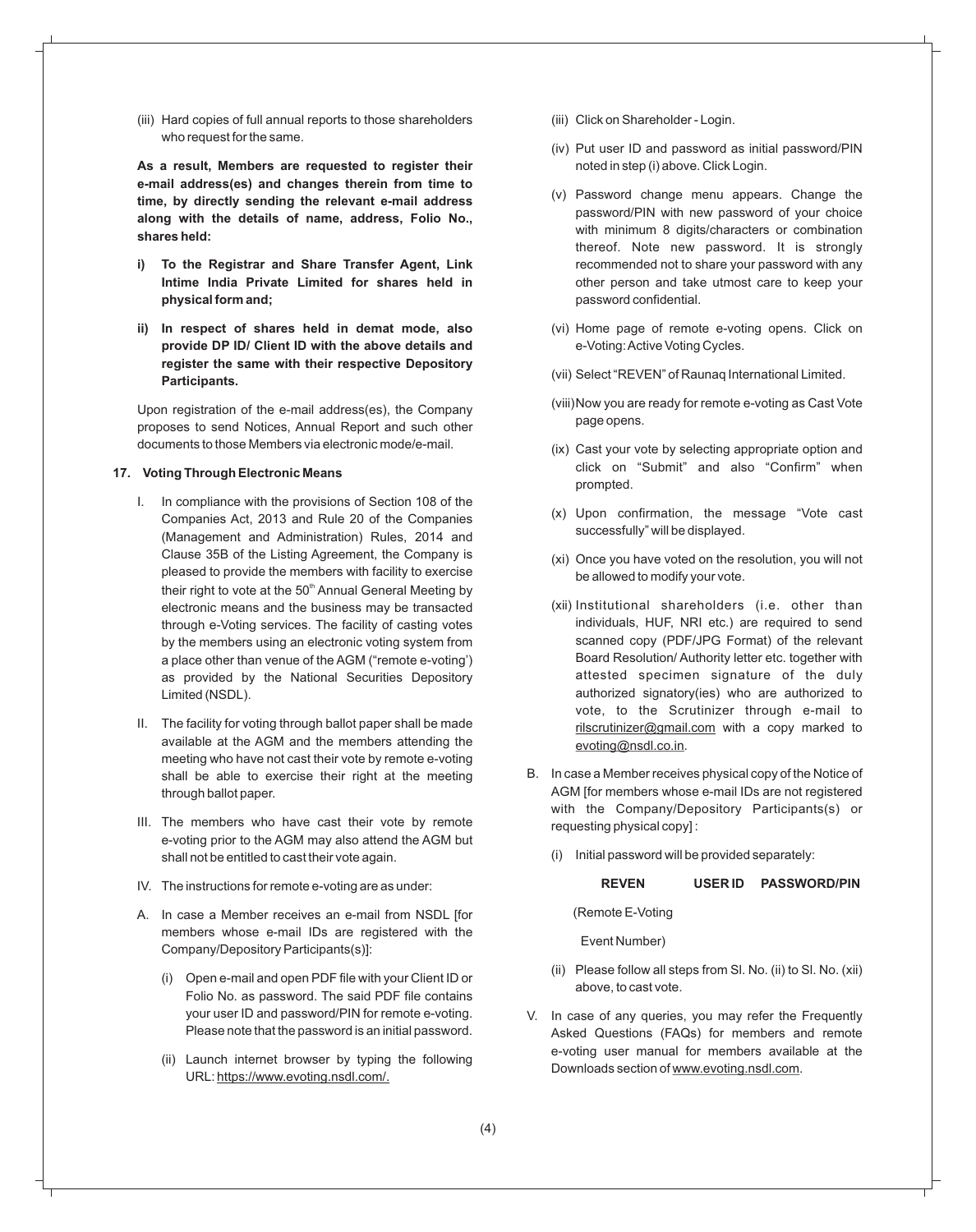- VI. If you are already registered with NSDL for remote e-voting then you can use your existing user ID and password/PIN for casting your vote.
- VII. You can also update your mobile number and e-mail id in the user profile details of the folio which may be used for sending future communication(s).
- VIII. The remote e-voting period commences on  $27<sup>th</sup>$  July, 2015 and ends on 29<sup>th</sup> July, 2015 at 5:00 P.M. During this period members of the Company, holding shares either in physical form or in dematerialized form, as on the cut-off date of 23<sup>rd</sup> July, 2015, may cast their vote by remote e-voting. The remote e-voting module shall be disabled by NSDL for voting thereafter. Once the vote on a resolution is cast by the member, the member shall not be allowed to change it subsequently.
- IX. The voting rights of members shall be in proportion to their shares of the paid up equity share capital of the Company as on the cut-off date of  $23<sup>rd</sup>$  July, 2015.
- X. Any person, who acquires shares of the Company and become member of the Company after dispatch of the Notice of AGM and holding shares as of the cut-off date i.e.  $23<sup>rd</sup>$  July, 2015, may obtain the login ID and password by sending a request at e-voting@nsdl.co.in or delhi@linkintime.co.in. However, if you are already registered with NSDL for remote e-voting then you can use your existing user ID and password for casting your vote. If you forgot your password, you can reset your password by using "Forgot User Details/Password" option available on www.evoting.nsdl.com.
- XI. A person whose name is recorded in the register of members or in the register of beneficial owners maintained by the depositories as on the cut-off date only shall be entitled to avail the facility of remote e-voting as well as voting at the AGM through ballot paper.
- XII. Mr. Tanuj Vohra, Company Secretary in Practice (Certificate of Practice No.: 5253), Proprietor, M/s Tanuj Vohra & Associates, Practicing Company Secretaries, New Delhi, having his office at 45E, Amar Plaza, I.P. Extension, Delhi-110092, has been appointed as the Scrutinizer to scrutinize the remote e-voting process in a fair and transparent manner.
- XIII.The Chairman shall, at the AGM, at the discussion on the resolutions on which voting is to be held, allow voting with the assistance of scrutinizer, by use of ballot paper for all those members who are present at the AGM but have not cast their votes by availing the remote e-voting facility.
- XIV.The Scrutinizer shall after the conclusion of voting at the AGM, will first count the vote cast at the meeting and thereafter unblock the votes cast through remote e-voting in the presence of at least two (2) witnesses not

in the employment of the Company and shall make, not later than three days of the conclusion of the AGM, a consolidated scrutinizer's report of the total votes cast in favour or against, if any, to the Chairman or a person authorized by him in writing, who shall countersign the same and declare the result of the voting forthwith.

- XV. The Results of the AGM shall be declared by the Chairman or person authorized or any one of the director of the Company after the AGM within the prescribed time limits.
- XVI.The Results declared along with the Scrutinizer's Report shall be placed on the Company's website www.raunaqinternational.com and on the website of NSDL and communicated to BSE Limited (BSE) and the Delhi Stock Exchange Limited (DSE) accordingly.
- 18. The documents referred to in the accompanying Notice and the Annual Report are open for inspection at the Registered Office of the Company during the office hours between 11.00 A.M. and 1.00 P.M. on all working days except Sundays up to the date of the Meeting and shall also be available at the venue.

**By Order of the Board**

 $\log \frac{1}{2}$ 

Place: Faridabad **Kaushal Narula** Dated: 30 June, 2015 **Company Secretary**

#### **EXPLANATORYSTATEMENT (Pursuant to Section 102 of the Companies Act, 2013)**

#### **Item No. 4**

Dr. Sanjeev Kumar, aged 56 years is a Non-Executive Independent Director of the Company since 25<sup>th</sup> May, 2006. He is a Post Graduate in Commerce, Ph.D., LL.B., and PGDIPRL. He is also the fellow member of "Institute of Company Secretaries of India" and "Institute of Cost and Works Accountants of India". He has over 30 years of experience in corporate and economic laws, corporate finance, accounts, costing, budgeting, MIS, systems, corporate affairs, merchant banking, mutual funds etc.

Dr. Sanjeev Kumar retires by rotation at the ensuing Annual General Meeting under the erstwhile applicable provisions of the Companies Act, 1956. In terms of Section 149 and any other applicable provisions of the Companies Act, 2013, Dr. Sanjeev Kumar being eligible and offering himself for appointment, is proposed to be appointed as an Independent Director for five consecutive years for a term up to the conclusion of the 55<sup>th</sup> Annual General Meeting of the Company in the calendar year 2020. A notice has been received from a member under Section 160 of the Companies Act, 2013 signifying their intention to propose Dr. Sanjeev Kumar as a candidate for the office of Director of the Company.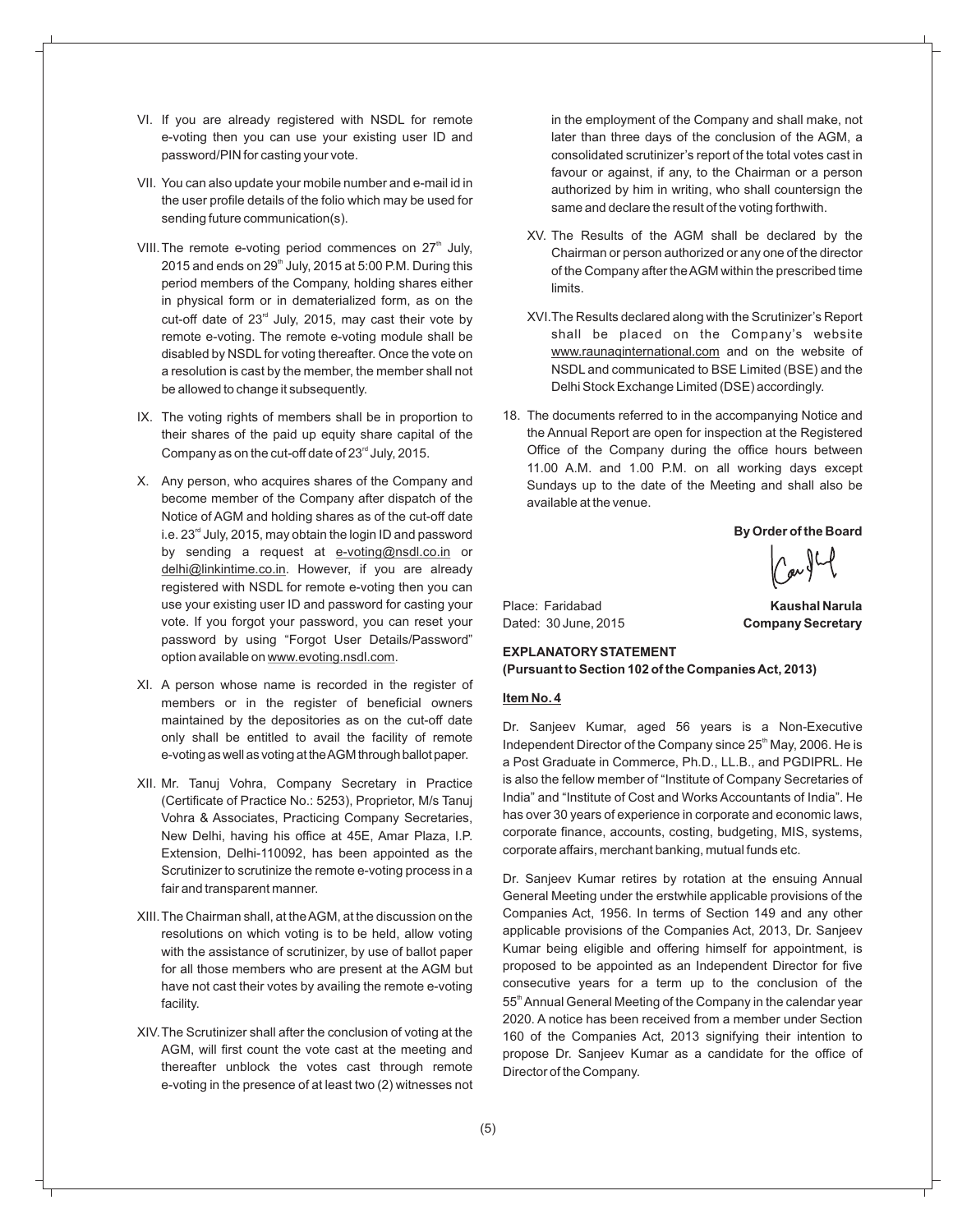In the opinion of the Board, Dr. Sanjeev Kumar fulfills the conditions specified in the Companies Act, 2013 and rules made thereunder for his appointment as an Independent Director of the Company and is independent of the management. Accordingly, the Board recommends the resolution in relation to appointment of Dr. Sanjeev Kumar as an Independent Director, for the approval by the shareholders of the Company.

Except Dr. Sanjeev Kumar, being an appointee, none of the Directors and Key Managerial Personnel of the Company and their relatives is concerned or interested, financial or otherwise, in the resolution set out at Item No. 4 of the Notice.

#### **Item No. 5**

Mr. Gautam Mukherjee, aged 58 years is a Non-Executive Director of the Company since  $23<sup>rd</sup>$  March, 2009. He is a Graduate from Punjab University, Chandigarh. He has a vast experience in the field of banking as he worked with SBI, ICICI Bank & ING Vysya Bank. He also worked closely with Government of India agencies for promotion of awareness of futures trading among farmers as a tool for price discovery mechanism of food grains.

Mr. Gautam Mukherjee retires by rotation at the ensuing Annual General Meeting under the erstwhile applicable provisions of the Companies Act, 1956. In terms of Section 149 and any other applicable provisions of the Companies Act, 2013, Mr. Gautam Mukherjee being eligible and offering himself for appointment, is proposed to be appointed as an Independent Director for five consecutive years for a term up to the conclusion of the 55<sup>th</sup> Annual General Meeting of the Company in the calendar year 2020. A notice has been received from a member under Section 160 of the Companies Act, 2013 signifying their intention to propose Mr. Gautam Mukherjee as a candidate for the office of Director of the Company.

In the opinion of the Board, Mr. Gautam Mukherjee fulfills the conditions specified in the Companies Act, 2013 and rules made thereunder for his appointment as an Independent Director of the Company and is independent of the management. Accordingly, the Board recommends the resolution in relation to appointment of Mr. Gautam Mukherjee as an Independent Director, for the approval by the shareholders of the Company.

Except Mr. Gautam Mukherjee, being an appointee, none of the Directors and Key Managerial Personnel of the Company and their relatives is concerned or interested, financial or otherwise, in the resolution set out at Item No. 5 of the Notice.

#### **Item No. 6**

Ms. Seethalakshmi Venkataraman, aged 72 years is a Masters in Economics from the University of Delhi. She was a Research Associate with All India Management Association and Faculty Research Associate in Indian Institute of Management, Ahmedabad. She has also researched on Introduction of Management Education in India (AFord foundation project). She has worked as Senior Manager (HRD) with NTPC Limited for over 20 years and also worked on Non Profit Management Modules for a project for Getty Foundation, USA. She was a Member Secretary with Sanskrit Foundation, New Delhi.

The Board of Directors at its meeting held on 28<sup>th</sup> March, 2015 appointed Ms. Seethalakshmi Venkataraman as an Additional Director of the Company in terms of Section 161 of the Companies Act, 2013 and erstwhile Article 97 (now Article 164) of the Articles of Association(AOA) of the Company.

Under Section 161(1) of the Companies Act, 2013 read with Article 97 of the Articles of Association of the Company, Ms. Seethalakshmi Venkataraman holds office only upto the date of this Annual General Meeting of the Company. In terms of Section 149 and other applicable provisions of the Companies Act, 2013, Ms. Seethalakshmi Venkataraman being eligible and offering herself for appointment, is proposed to be appointed as an Independent Director for five consecutive years for a term up to the conclusion of the  $55<sup>th</sup>$ Annual General Meeting of the Company in the calendar year 2020. A notice has been received from a member under Section 160 of the Companies Act, 2013 signifying their intention to propose Ms. Seethalakshmi Venkataraman as a candidate for the office of Director of the Company.

In the opinion of the Board, Ms. Seethalakshmi Venkataraman fulfills the conditions specified in the Companies Act, 2013 and rules made thereunder for her appointment as an Independent Director of the Company and is independent of the management. Accordingly, the Board recommends the resolution in relation to appointment of Ms. Seethalakshmi Venkataraman as an Independent Director, for the approval by the shareholders of the Company.

Except Ms. Seethalakshmi Venkataraman, being an appointee, none of the Directors and Key Managerial Personnel of the Company and their relatives is concerned or interested, financial or otherwise, in the resolution set out at Item No. 6 of the Notice.

#### **Item No. 7**

Raunaq International Limited is an Engineering, procurement and construction (EPC) Company.

In order to create a brand image with its distinguished presence in the industry, it has been proposed to change the name of the Company from "**Raunaq International Limited**" to **"Raunaq EPC International Limited**" thereby adding the term EPC into the current name of the Company.

The corresponding change in the name is also required to be inserted in place of the present name of the Company wherever appearing in the Memorandum and Articles of Association of the Company.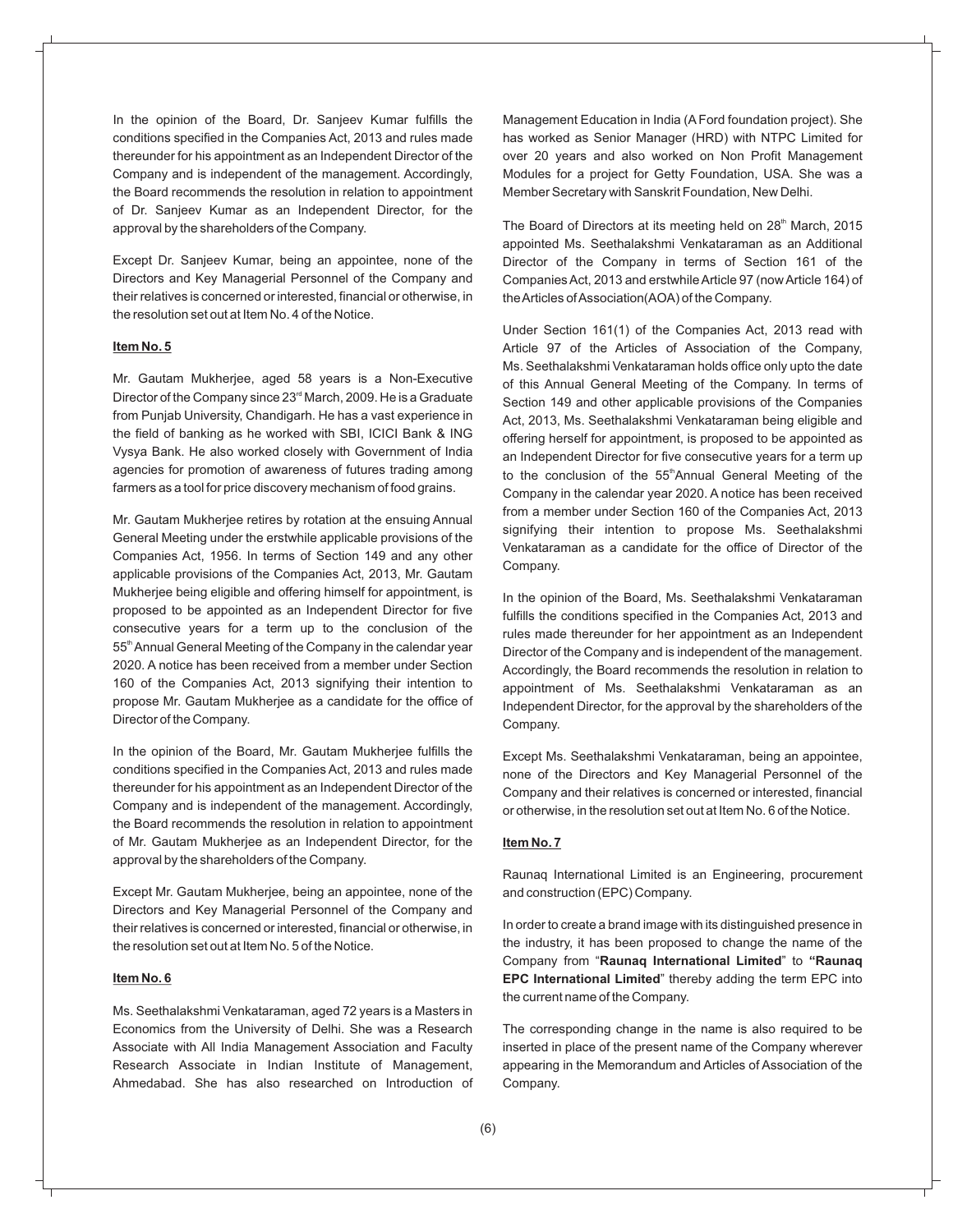In terms of Section 13 of the Companies Act, 2013, change of Company's name in the aforesaid manner requires approval of the Shareholders of the Company by a Special Resolution.

Therefore, the Board of Directors of your Company recommends the passing of **Special Resolution** as set out at Item No. 7 of the Notice.

None of the Directors and Key Managerial Personnel of the Company and their relatives is concerned or interested, financial or otherwise, in the resolution set out at the Item No. 7 of the Notice.

#### **INSPECTION OF DOCUMENTS**

All resolutions passed in this regard are available for inspection by the Members of the Company, at its Registered Office, during the office hours between 10.00 A.M. to 1.00 P.M., on all working days except Sundays upto the date of the Annual General Meeting and shall also be available at the venue of the Meeting.

#### **By Order of the Board**

Place: Faridabad **Kaushal Narula**

Dated: 30 June, 2015 **Company Secretary**

**I. BRIEF RESUME OF THE DIRECTORS TO BE APPOINTED AT THE FORTHCOMING ANNUAL GENERAL MEETING IN PURSUANCE OF CLAUSE 49 OF THE LISTING AGREEMENT:**

#### **1. Dr. Sanjeev Kumar, Director**

A brief profile of Dr. Sanjeev Kumar has been provided in the Explanatory Statement of Item No. 4 of the accompanying notice.

Dr. Sanjeev Kumar is the Chairman of Audit Committee, Nomination and Remuneration Committee and Share Issue Committee of Raunaq International Limited and also he is the Member of Finance Committee of Raunaq International Limited.

#### **Dr. Sanjeev Kumar is a Director and Chairman/Member of Committees of Board of the following other Companies:**

| S.No. | Name of the Company/<br><b>Entity in which interested</b> | Committee<br><b>Chairmanship/Membership</b>                                                                     |
|-------|-----------------------------------------------------------|-----------------------------------------------------------------------------------------------------------------|
| 1.    | Lalitpur Power Generation<br>Company Limited              | Member-Audit Committee<br>Member-Remuneration<br>Committee                                                      |
| 2.    | Xlerate Driveline India Limited                           | Chairman- Audit Committee<br>Chairman-Nomination and<br>Remuneration<br>Committee<br>Chairman-Finance Committee |

#### **Dr. Sanjeev Kumar holds Directorship in the following Private Limited Companies:**

|    | S.No.   Name of the Company/Entity in which interested |
|----|--------------------------------------------------------|
|    | BPA Estates Private Limited                            |
| 2. | Bajaj Power Generation Private Limited                 |
| 3. | Bajaj Aviation Private Limited                         |

As on  $31<sup>st</sup>$  March, 2015, he does not hold any share in the Company.

#### **2. Mr. Gautam Mukherjee, Director**

A brief profile of Mr. Gautam Mukherjee has been provided in the Explanatory Statement of Item No. 5 of the accompanying notice.

Mr. Gautam Mukherjee is the Member of Nomination and Remuneration Committee of Raunaq International Limited.

**Mr. Gautam Mukherjee is a Director and Chairman/Member of Committees of Board of the following other Companies:**

| S.No. | Name of the Company/<br><b>Entity in which interested</b> | Committee<br><b>Chairmanship/Membership</b> |
|-------|-----------------------------------------------------------|---------------------------------------------|
| 1.    | Motherson Sumi Systems<br>Limited                         | Member-Audit Committee                      |
| 2.    | <b>SMR Automotive Systems</b><br>India Limited            |                                             |

#### **Mr. Gautam Mukherjee holds Directorship in the following Private Limited Companies:**

| S.No.   Name of the Company/Entity in which interested |
|--------------------------------------------------------|
|                                                        |

As on  $31<sup>st</sup>$  March, 2015, he does not hold any share in the Company.

#### **3. Ms. Seethalakshmi Venkataraman, Director**

A brief profile of Ms. Seethalakshmi Venkataraman has been provided in the Explanatory Statement of Item No. 6 of the accompanying notice.

#### **Ms. Seethalakshmi Venkataraman is a Director and Chairman/Member of Committees of Board of the following other Companies:**

| S.No. | Name of the Company/<br><b>Entity in which interested</b> | <b>Committee</b><br><b>Chairmanship/Membership</b> |
|-------|-----------------------------------------------------------|----------------------------------------------------|
|       |                                                           |                                                    |

**Ms. Seethalakshmi Venkataraman holds Directorship in the following Private Limited Companies:**

| S.No. Name of the Company/Entity in which interested |  |  |  |
|------------------------------------------------------|--|--|--|
| -                                                    |  |  |  |

As on  $31<sup>st</sup>$  March, 2015, she does not hold any share in the Company.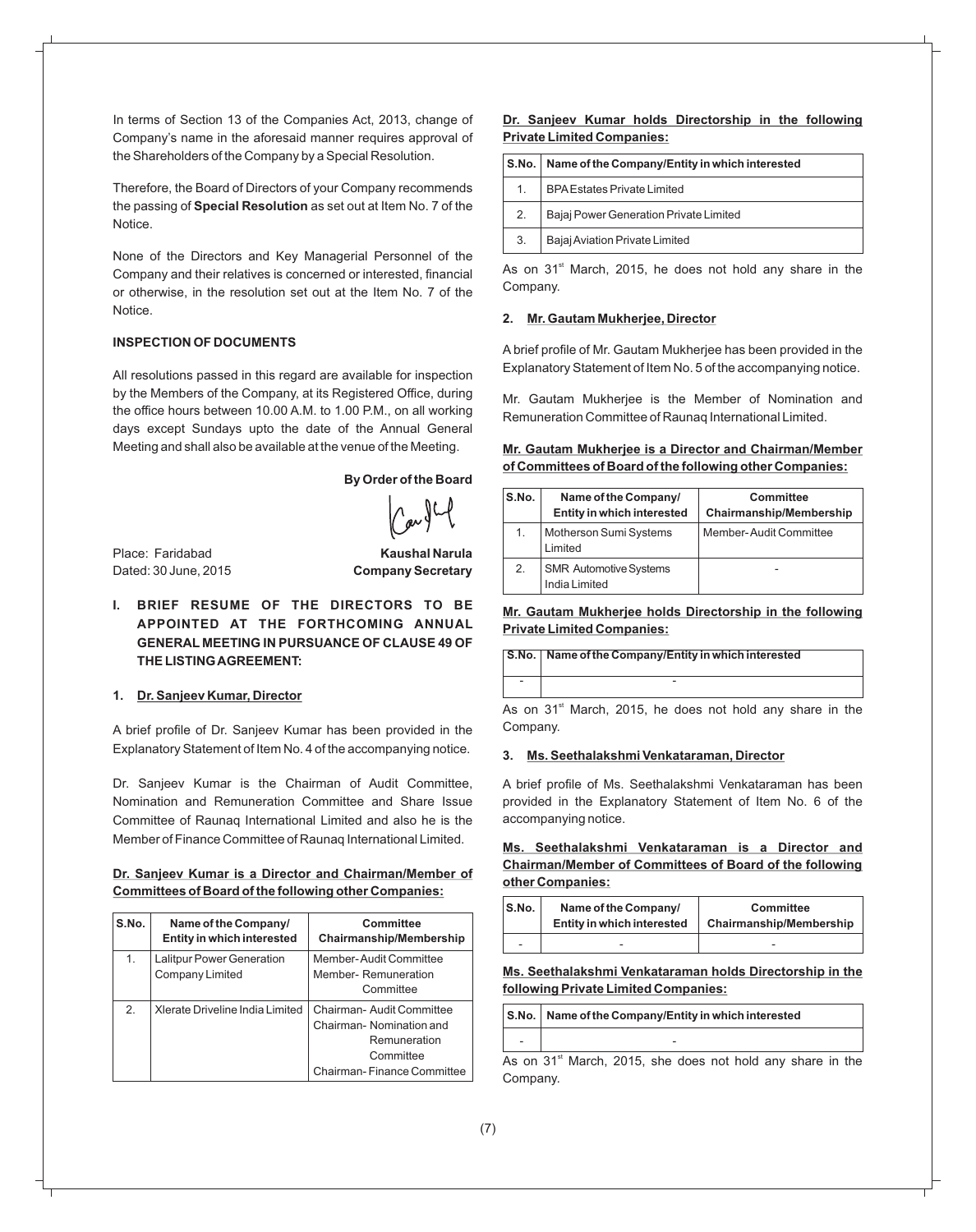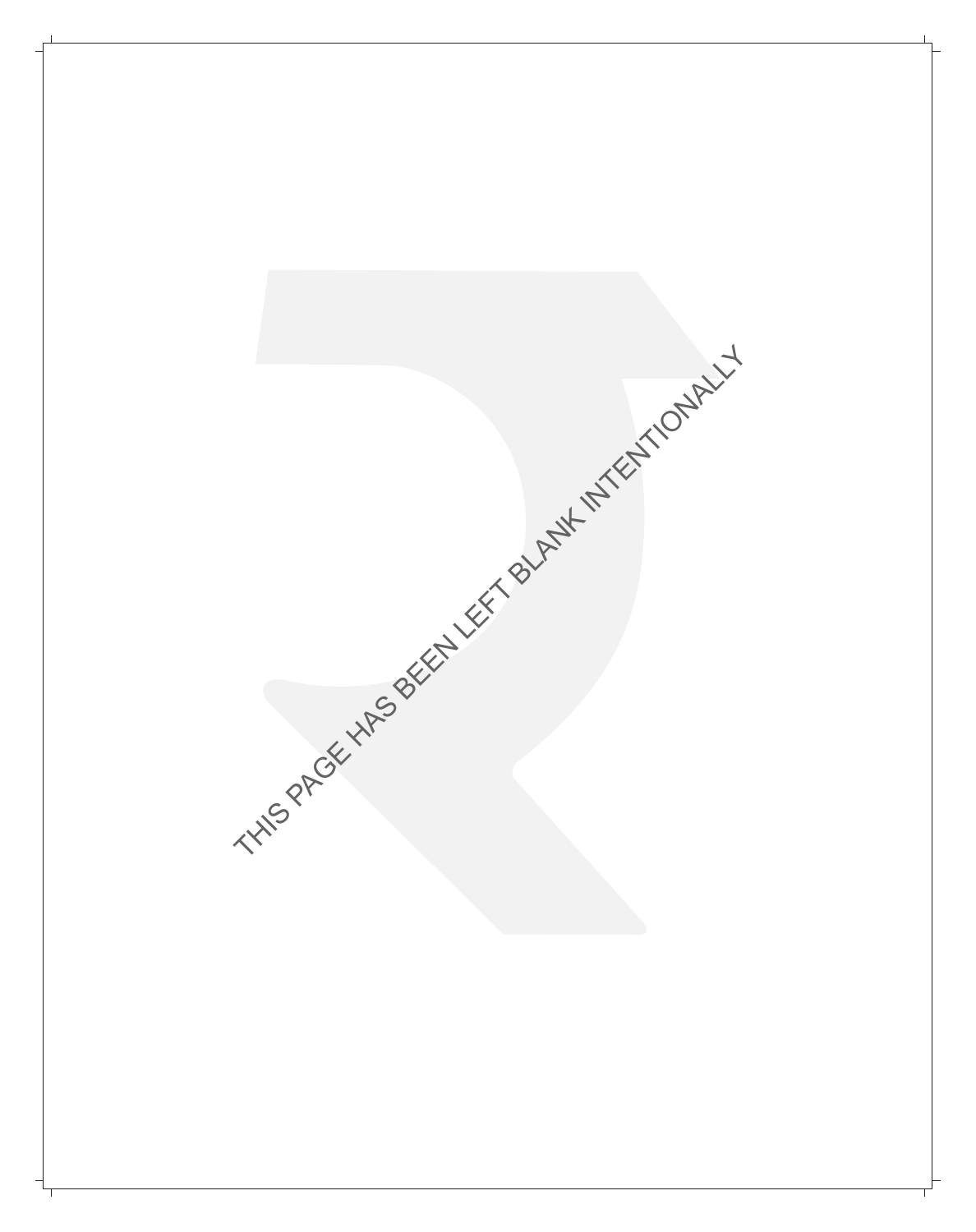# RAUNAQ INTERNATIONAL LIMITED

**Regd. Office:** 20 K.M. Mathura Road, P.O. Amar Nagar, Faridabad-121003 **Tel.:** +91 (129) 4288888, **Fax:** +91 (129) 4288823-22 **E-mail:** info@raunaqintl.com, **Website:** www.raunaqinternational.com **CIN:** L51909HR1965PLC034315

## **ATTENDANCE SLIP**

|                                             | 50th ANNUAL GENERAL MEETING                                                                                                                       |
|---------------------------------------------|---------------------------------------------------------------------------------------------------------------------------------------------------|
|                                             |                                                                                                                                                   |
|                                             |                                                                                                                                                   |
|                                             |                                                                                                                                                   |
|                                             |                                                                                                                                                   |
|                                             |                                                                                                                                                   |
|                                             |                                                                                                                                                   |
|                                             |                                                                                                                                                   |
|                                             |                                                                                                                                                   |
|                                             |                                                                                                                                                   |
|                                             |                                                                                                                                                   |
| Name of the Member<br>(In Block Letters)    |                                                                                                                                                   |
|                                             |                                                                                                                                                   |
| Name of Proxy, If any<br>(In Block Letters) |                                                                                                                                                   |
| (In case Proxy attends                      |                                                                                                                                                   |
| the meeting in place of member)             |                                                                                                                                                   |
|                                             |                                                                                                                                                   |
| DP ID/Client ID/Folio No.                   |                                                                                                                                                   |
|                                             |                                                                                                                                                   |
| No. of Shares held                          |                                                                                                                                                   |
|                                             |                                                                                                                                                   |
|                                             | I/We hereby record my/our presence at the 50 <sup>th</sup> Annual General Meeting of the Company on Thursday, July 30, 2015 at 11.30 A.M. at HUDA |

Convention Centre, Sector-12, Faridabad-121007 (Haryana).

Signature of the Proxy…………………………………………………………………Signature of the Member………………………………………………

Note:

1. Members/Proxy holders are requested to bring this Attendance Slip duly filled in and signed with them when they come to the meeting and hand it over at the entrance of the Meeting hall.

#### **NO ATTENDANCE SLIPSHALL BE ISSUED AT THE MEETING.**

- 2. No briefcase, bag etc. shall be allowed inside the Meeting hall.
- 3. Please bring your copy of the Annual Report to the Meeting.
- 4. **The Meeting is of members only and you are requested not to bring with you any person who is not a member or a proxy.**

**NOTE: NO GIFTS/GIFT COUPONS SHALL BE DISTRIBUTED AT THE MEETING**

## **REMOTE E-VOTING PARTICULARS**

| <b>R-EVEN</b><br>(Remote E-Voting Event Number) | <b>USER ID</b> | <b>PASSWORD</b> |
|-------------------------------------------------|----------------|-----------------|
|                                                 |                |                 |
|                                                 |                |                 |

Note : Please read instructions given at Note No. 17 of the Notice of the 50<sup>th</sup> Annual General Meeting of the Company before casting your vote through remote e-voting.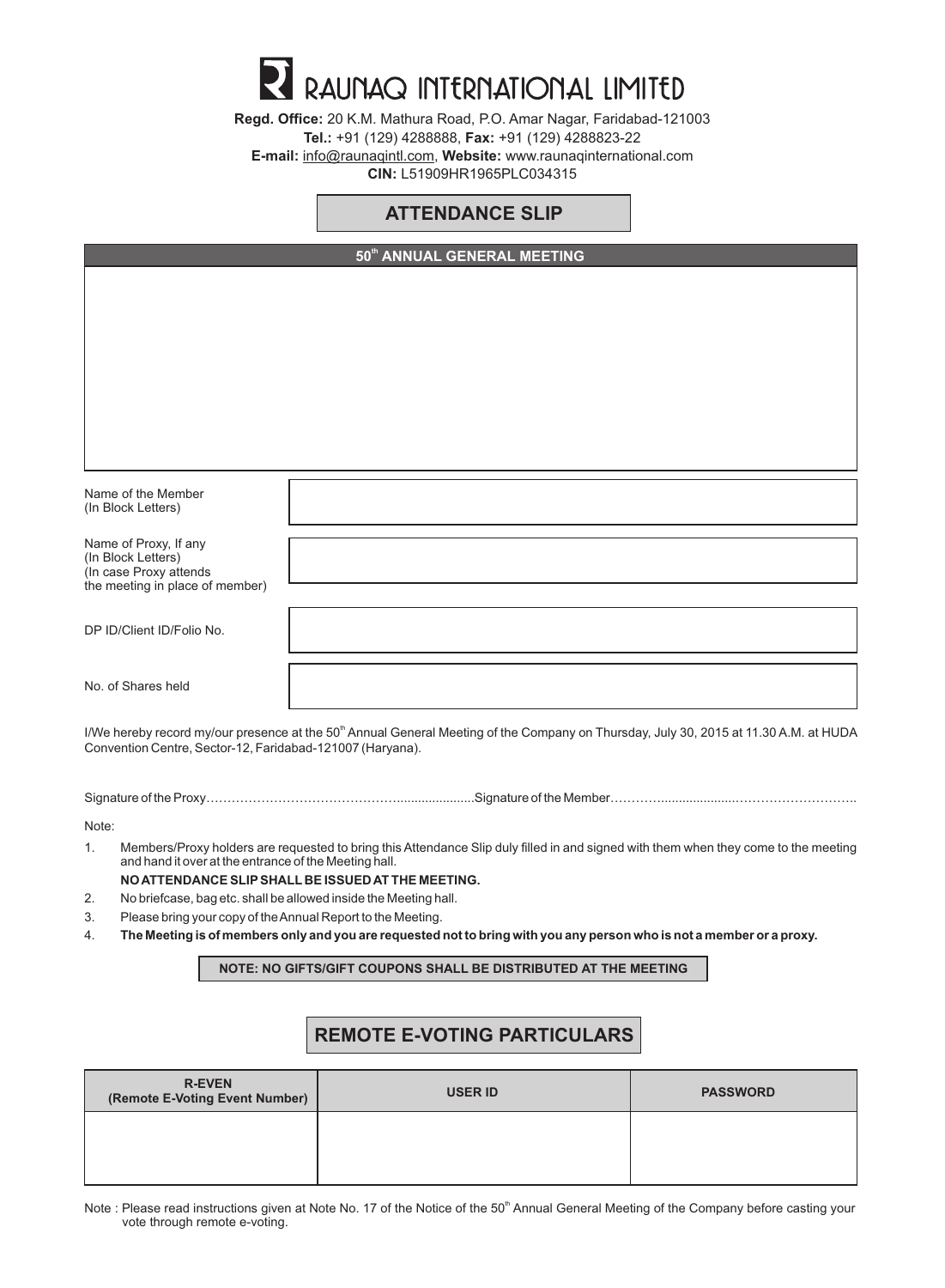## RAUNA INTERNATIONAL LIMITED RAUNA RAUNAQ INTERNATIONAL LIMITED RAUNA INTERNATIONAL LIMITED RAUNA INTERNATIONAL

**RAUNAQ INTERNATIONAL LIMITED RAUNAQ INTERNATIONAL LIMITED RAUNAQ INTERNATIONAL LIMITED RAUNAQ INTERNATIONAL LIMITED**

RAUNAO INTERNATIONAL LIMITED **Regd. Office: 20 K.M. Mathura Road, P.O. Amar Nagar, Faridabad-121003** RAUNAO INTERNATIONAL LIMITED RAUNAQ INTERNATIONAL LIMITED RAUNAQ INTER**TEU. +91 (129) 4288888, Fax: +91 (129) 4288823-22** "ONAL LIMITED RAUNAQ INTERNATIONAL LIMITED<br>RAUNAQ INTERNATIONAL LIMITED RAUNAQ INTER **Tel.: +91 (129) 4288888, Fax: +91 (129) 428** RAUNAQ INTERNATIONAL LIMITED RAUN**É-mail: <u>info@raunaqintl.com,</u> Website: www.raunaqinternational.com** ediraunaq international limited<br>Raunaq international limited raul**é-mail: <u>info@raunaqintl.com,</u> Website: www.raunaqint** RAUNAO INTERNATIONAL LIMITED RAUNAO INTERNATIO**NAL LIM<b>CIN : L51909HR1965PLC034315** vao international limited Raunao International limited</u><br>Raunao international limited Raunao international l**imited de la chemical de** la c RAUNAQ INTERNATIONAL LIMITED RAUNAQ INTERNATIONAL LIMITED RAUMAD INTERNATIONAL LIMITED RAUNAQ INTERNATIONAL LIMITED RAUNAQ INTERNATIONAL LIMITED

### RAUNAQ INTERNATIONAL LINE POSTAL BALLOT FORM (In lieu of Remote E-voting at the AGM) ST. No.

Sr. No.......................

RAUNAQ INTERNATIONAL LIMITED RAUNAQ INTERNATIONAL LIMITED RAUNAQ INTERNATIONAL LIMITED RAUNAQ INTERNATIONAL LIMITED RAUNAQ INTERNATIONAL LIMITED R <mark>(1)</mark>AQ I**Name and Address of Shareholder(s)**IL LIMITED RAUNAQ INTERNATIONAL LIMITED RAUNAQ INTERNATIONAL LIMITED RAUNAQ INTERNATIONAL LIMITED RAUNAQ (**(Including Joint-holders, if any)** vational limited raunaq international limited raunaq international limited raunaq international limited<br>Raunaq (In**cluding Joint-holders, if any)** vational limited raunaq interna RAUNAQ I**(IN BLOCK LETTERS)**IAQ INTERNATIONAL LIMITED RAUNAQ INTERNATIONAL LIMITED RAUNAQ INTERNATIONAL LIMITED RAUNAQ INTERNATIONAL LIMITED RAUNAQ INTERNATIONAL LIMITED RAUNAQ INTERNATIONAL LIMITED RAUNAQ INTERNATIONAL LIMITED RAUNAQ INTERNATIONAL LIMITED RAUNAQ INTERNATIONAL LIMITED

Research of the process of the process of the process of the contract of the contract of the contract of the contract united raunagement contractonal limited  $\Omega$ RAJYAQ INTERNATA LATTATANINAQ INTERNATIONAL LIMITED RAUNAQ INTERNATIONAL LIMITED RAUNAQ INTERNATIONAL LIMITED RAUNAQ INTERNATIONAL LIMITED<br>RAUNAQ I**DP ID NO./CIIent ID NO.**\Q INTERNATIONAL LIMITED RAUNAQ INTERNATIONAL LIMI

**RAUNAQ INTERNATIONAL LIMITED RAUNAQ INTERNATIONAL LIMITED RAUNAQ INTERNATIONAL LIMITED RAUNAQ INTERNATIONAL LIMITED RAUNAQ INTERNATIONAL LIMITED** Ra**(3)** ng i**No. of Shares held** Raunaq international limited raunaq international limited raunaq international limited raunaq international limited

I/We hereby exercise my/our vote in respect of the Ordinary/Special Resolution(s) to be passed through e-voting/Postal Ballot for the business stated in the AGM Notice dated 30 June, 2015 of the Company by conveying my/our assent **R** or dissent to the said resolution(s) in the relevant box below: NTERNATIONAL LIMITED RAUNAQ INTERNATIONAL LIMITED RAUNAQ INTERNATIONAL LIMITED RAUNAQ INTERNATIONAL LIMITED RAUNAQ INTERNATIONAL LIMITED RAUNAQ INTERNATIONAL LIMITED RAUNAQ INTERNATIONAL LIMITED RAUNAQ INTERNATIONAL LIMITED

**RAUNAQ INTERNATIONAL LIMITED RAUNAQ INTERNATIONAL LIMITED RAUNAQ INTERNATIONAL LIMITED RAUNAQ INTERNATIONAL LIMITED RAUNAQ INTERNATIONAL LIMITED**

| Item<br>No.      | <b>Description</b>                                                                                                                                                                                    | Type of<br>resolution<br>(Ordinary/<br>Special) | No. of<br><b>Shares held</b><br>by me | I/We assent<br>to the<br>resolution<br>(For) | I/We dissent<br>to the<br>resolution<br>(Against) |
|------------------|-------------------------------------------------------------------------------------------------------------------------------------------------------------------------------------------------------|-------------------------------------------------|---------------------------------------|----------------------------------------------|---------------------------------------------------|
|                  | To receive, consider and adopt the audited financial<br>statements of the Company for the year ended<br>March 31, 2015 together with Reports of the Directors<br><b>and Auditors thereon INTERNAL</b> | Ordinary                                        |                                       |                                              |                                                   |
| 2.               | To declare dividend on Equity Shares                                                                                                                                                                  | Ordinary                                        |                                       |                                              |                                                   |
| 3.               | To ratify the appointment of M/s V.P. Jain & Associates,<br>Chartered Accountants as Statutory Auditors of the<br>Company for the financial year 2015-16                                              | Ordinary                                        |                                       |                                              |                                                   |
| $\overline{4}$ . | To consider appointment of Dr. Sanjeev Kumar as an<br>Independent Director of the Company                                                                                                             | Ordinary                                        |                                       |                                              |                                                   |
| 5.               | To consider appointment of Mr. Gautam Mukharjee as<br>an Independent Director of the Company                                                                                                          |                                                 |                                       |                                              |                                                   |
| 6.               | To consider appointment of Ms. Seethalakshmi<br>Venkataraman as an Independent Director of the<br>Company                                                                                             | Ordinary                                        |                                       |                                              |                                                   |
| 7.               | To consider and approve the change of name of the<br>Company                                                                                                                                          | Special                                         |                                       |                                              |                                                   |
|                  |                                                                                                                                                                                                       |                                                 |                                       |                                              |                                                   |
|                  |                                                                                                                                                                                                       |                                                 |                                       |                                              |                                                   |

**RAUNAQ INTERNATIONAL LIMITED RAUNAQ INTERNATIONAL LIMITED RAUNAQ INTERNATIONAL LIMITED RAUNAQ INTERNATIONAL LIMITED RAUNAQ INTERNATIONAL LIMITED**